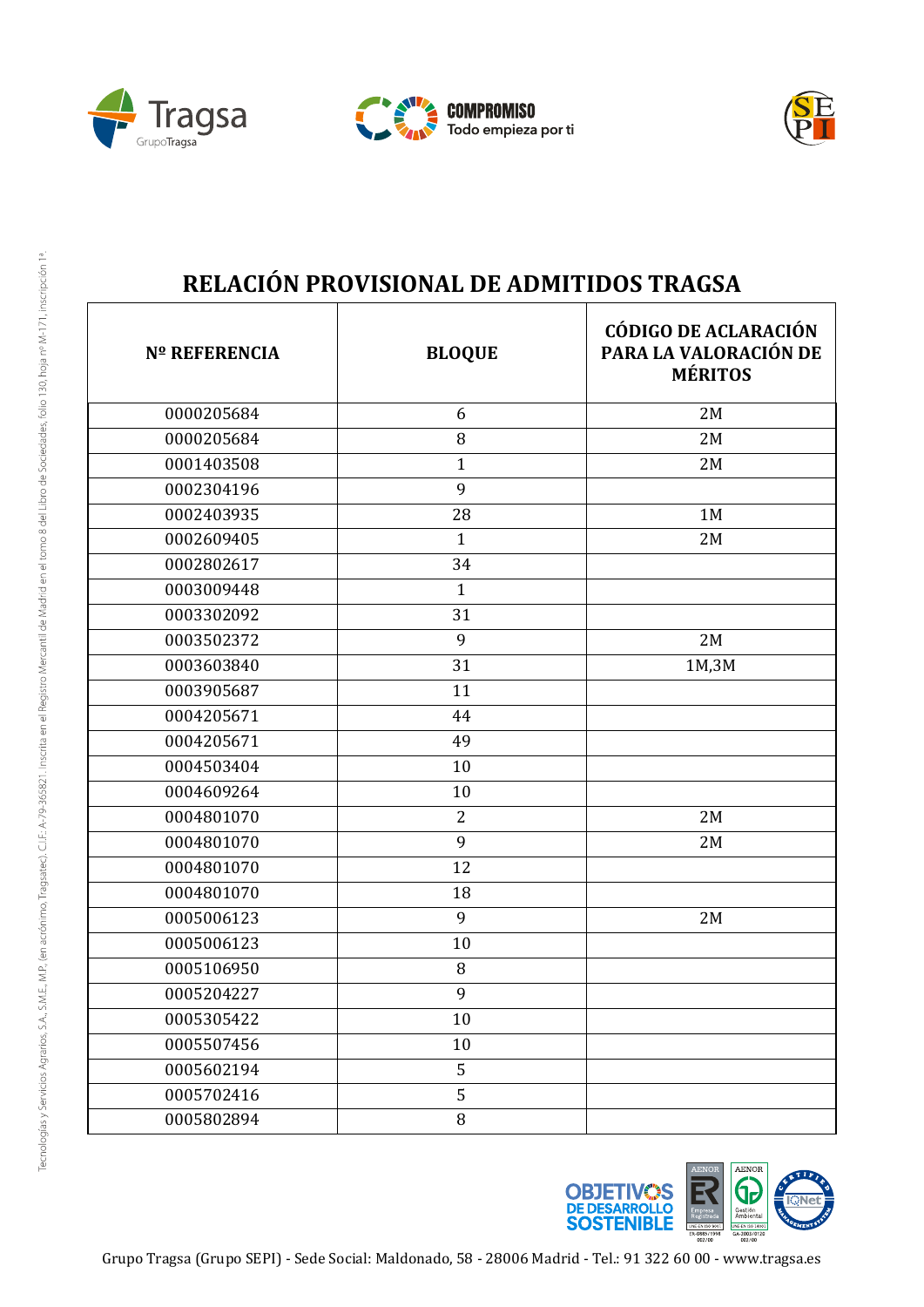





| <b>Nº REFERENCIA</b> | <b>BLOQUE</b>  | <b>CÓDIGO DE ACLARACIÓN</b><br>PARA LA VALORACIÓN DE<br><b>MÉRITOS</b> |
|----------------------|----------------|------------------------------------------------------------------------|
| 0006102412           | 29             | 6M                                                                     |
| 0006102412           | 30             | 6M                                                                     |
| 0006501671           | 32             |                                                                        |
| 0006801681           | 32             |                                                                        |
| 0006904407           | 32             |                                                                        |
| 0007303147           | 21             | 2M                                                                     |
| 0007303147           | 24             | 2M                                                                     |
| 0007506723           | $\overline{7}$ |                                                                        |
| 0007604448           | $\overline{7}$ |                                                                        |
| 0007704475           | $\overline{7}$ |                                                                        |
| 0007806730           | $\overline{7}$ |                                                                        |
| 0008006728           | $\overline{7}$ |                                                                        |
| 0009101179           | 9              |                                                                        |
| 0009304226           | $\overline{2}$ | 2M                                                                     |
| 0009304226           | 5              | 2M                                                                     |
| 0009304226           | 9              | 2M                                                                     |
| 0009504224           | 9              |                                                                        |
| 0009601710           | 8              |                                                                        |
| 0009804193           | 9              |                                                                        |
| 0009904618           | $\overline{4}$ |                                                                        |
| 0009904618           | 10             |                                                                        |
| 0010207464           | 5              |                                                                        |
| 0010306586           | 9              |                                                                        |
| 0010401522           | 6              | 2M                                                                     |
| 0010401522           | 9              | 2M                                                                     |
| 0010401522           | 18             | 2M                                                                     |
| 0010505702           | 39             |                                                                        |
| 0010604224           | 9              |                                                                        |
| 0010706587           | 9              |                                                                        |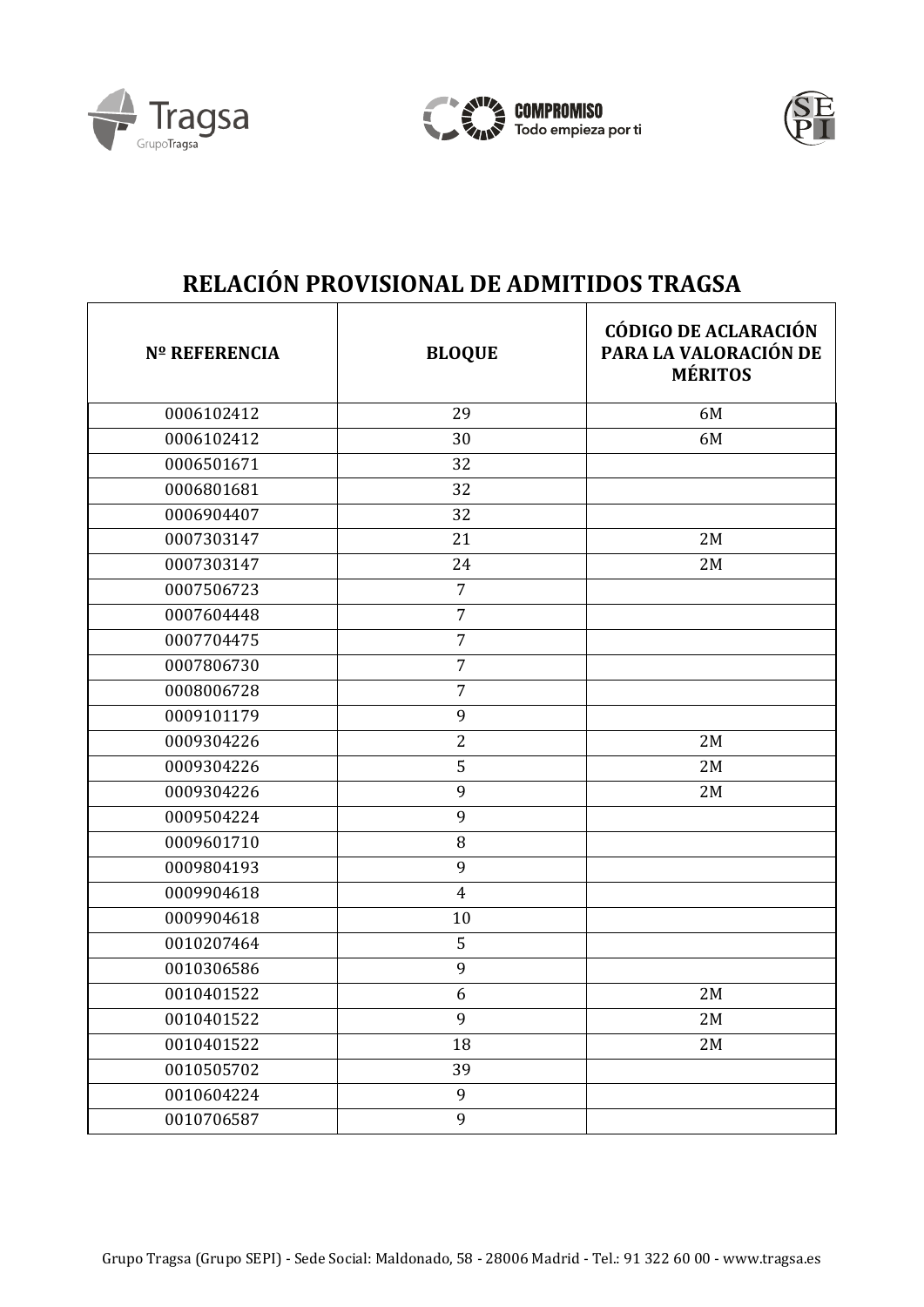





| <b>Nº REFERENCIA</b> | <b>BLOQUE</b>  | <b>CÓDIGO DE ACLARACIÓN</b><br>PARA LA VALORACIÓN DE<br><b>MÉRITOS</b> |
|----------------------|----------------|------------------------------------------------------------------------|
| 0010804611           | 15             |                                                                        |
| 0011003828           | 47             |                                                                        |
| 0011003828           | 51             |                                                                        |
| 0011201651           | 25             | 2M,3M                                                                  |
| 0011504623           | $\overline{4}$ |                                                                        |
| 0011608857           | 31             | 2M,3M                                                                  |
| 0011704629           | $\mathbf{1}$   |                                                                        |
| 0011704629           | $\overline{2}$ |                                                                        |
| 0011704629           | 6              |                                                                        |
| 0011704629           | $\overline{7}$ |                                                                        |
| 0012003791           | 43             |                                                                        |
| 0012101698           | 35             |                                                                        |
| 0012308470           | 9              |                                                                        |
| 0012700810           | 12             | 2M                                                                     |
| 0012700810           | 18             | 2M                                                                     |
| 0012806438           | 6              |                                                                        |
| 0012806438           | 18             | 2M                                                                     |
| 0012806438           | 24             | 2M                                                                     |
| 0013004486           | $\overline{7}$ |                                                                        |
| 0013106137           | 3              | 2M                                                                     |
| 0013701697           | 35             |                                                                        |
| 0013908111           | 9              |                                                                        |
| 0014007020           | 13             |                                                                        |
| 0014102169           | 41             |                                                                        |
| 0014202892           | 8              |                                                                        |
| 0014302416           | 5              | 2M                                                                     |
| 0014400933           | 3              |                                                                        |
| 0014400933           | 9              |                                                                        |
| 0014509034           | 9              |                                                                        |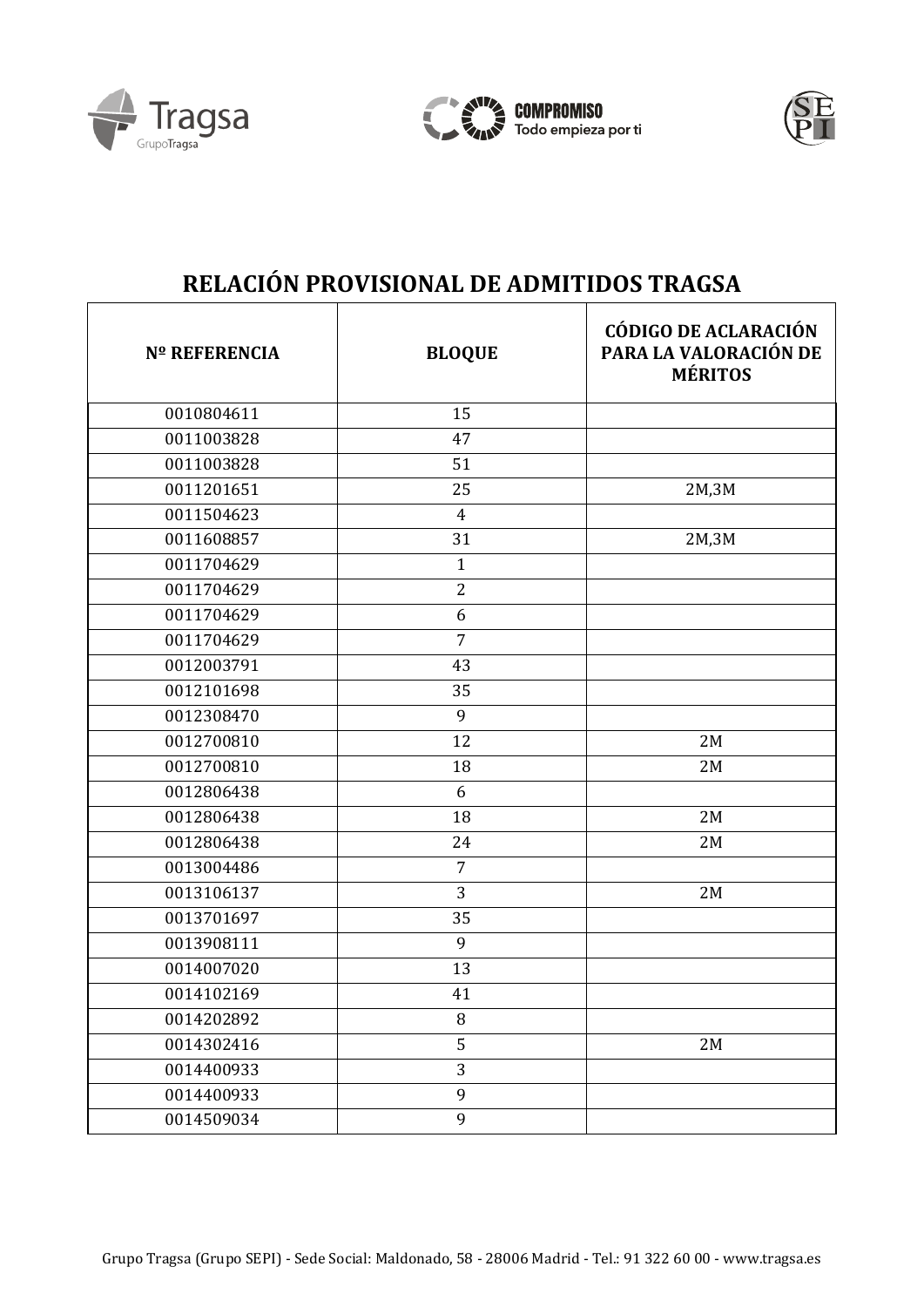





| <b>Nº REFERENCIA</b> | <b>BLOQUE</b>  | <b>CÓDIGO DE ACLARACIÓN</b><br>PARA LA VALORACIÓN DE<br><b>MÉRITOS</b> |
|----------------------|----------------|------------------------------------------------------------------------|
| 0014509034           | 37             |                                                                        |
| 0014509034           | 52             |                                                                        |
| 0014603552           | 27             | 6M                                                                     |
| 0014603552           | 31             | 6M                                                                     |
| 0014800549           | $\overline{4}$ | 2M                                                                     |
| 0015000454           | $\overline{4}$ |                                                                        |
| 0015105643           | 49             | 2M,6M                                                                  |
| 0015203610           | $\overline{7}$ |                                                                        |
| 0015502799           | 8              | 2M                                                                     |
| 0015800906           | 10             | 2M                                                                     |
| 0015904489           | $\overline{7}$ |                                                                        |
| 0016004639           | $\overline{4}$ | 1M                                                                     |
| 0016108611           | 31             |                                                                        |
| 0016209820           | $\mathbf{1}$   |                                                                        |
| 0016306126           | 3              | 2M                                                                     |
| 0016706200           | 37             |                                                                        |
| 0016802190           | 14             | 2M                                                                     |
| 0017002549           | 37             |                                                                        |
| 0017104153           | 49             |                                                                        |
| 0017504017           | 8              | 2M                                                                     |
| 0017704605           | 4              |                                                                        |
| 0018100582           | 34             |                                                                        |
| 0018208689           | 37             |                                                                        |
| 0018401702           | 8              |                                                                        |
| 0018605519           | 8              |                                                                        |
| 0018801211           | $\, 8$         |                                                                        |
| 0018905945           | 37             |                                                                        |
| 0019002542           | 37             |                                                                        |
| 0019101876           | $\mathbf{1}$   |                                                                        |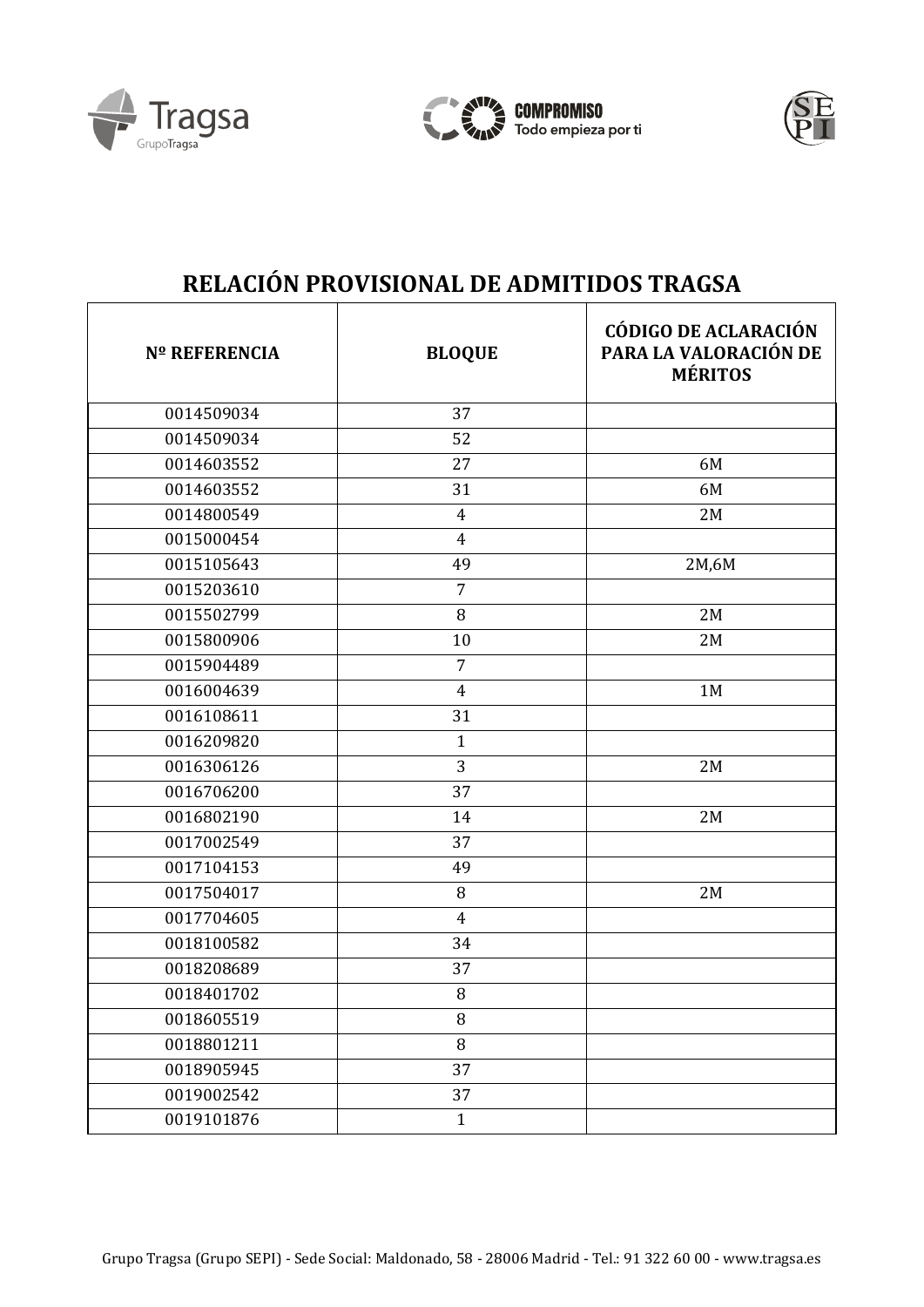





| <b>Nº REFERENCIA</b> | <b>BLOQUE</b>  | <b>CÓDIGO DE ACLARACIÓN</b><br>PARA LA VALORACIÓN DE<br><b>MÉRITOS</b> |
|----------------------|----------------|------------------------------------------------------------------------|
| 0019202195           | 5              |                                                                        |
| 0019305975           | 37             |                                                                        |
| 0019809447           | 35             |                                                                        |
| 0020001011           | 6              |                                                                        |
| 0020001011           | 9              |                                                                        |
| 0020208948           | 10             | 2M                                                                     |
| 0020301901           | $\mathbf{1}$   |                                                                        |
| 0020405680           | 45             |                                                                        |
| 0020601446           | 6              | 2M                                                                     |
| 0020701716           | 6              |                                                                        |
| 0020803551           | $\mathbf{1}$   |                                                                        |
| 0020803551           | $\overline{7}$ |                                                                        |
| 0020803551           | 10             |                                                                        |
| 0020902185           | 5              |                                                                        |
| 0021006571           | $\overline{2}$ | 2M                                                                     |
| 0021006571           | 8              | 2M                                                                     |
| 0021006571           | 9              |                                                                        |
| 0021307410           | 16             | 2M                                                                     |
| 0021404236           | 23             | 2M                                                                     |
| 0021503105           | $\mathbf{1}$   | 2M                                                                     |
| 0021503105           | 5              | 2M                                                                     |
| 0021503105           | 8              |                                                                        |
| 0021503105           | 10             | 2M                                                                     |
| 0021604611           | $\overline{4}$ |                                                                        |
| 0021708759           | $\, 8$         | 2M                                                                     |
| 0022002410           | 10             |                                                                        |
| 0022203093           | 5              | 2M,3M                                                                  |
| 0022203093           | $\, 8$         | 3M                                                                     |
| 0022203093           | $10\,$         | 2M,3M                                                                  |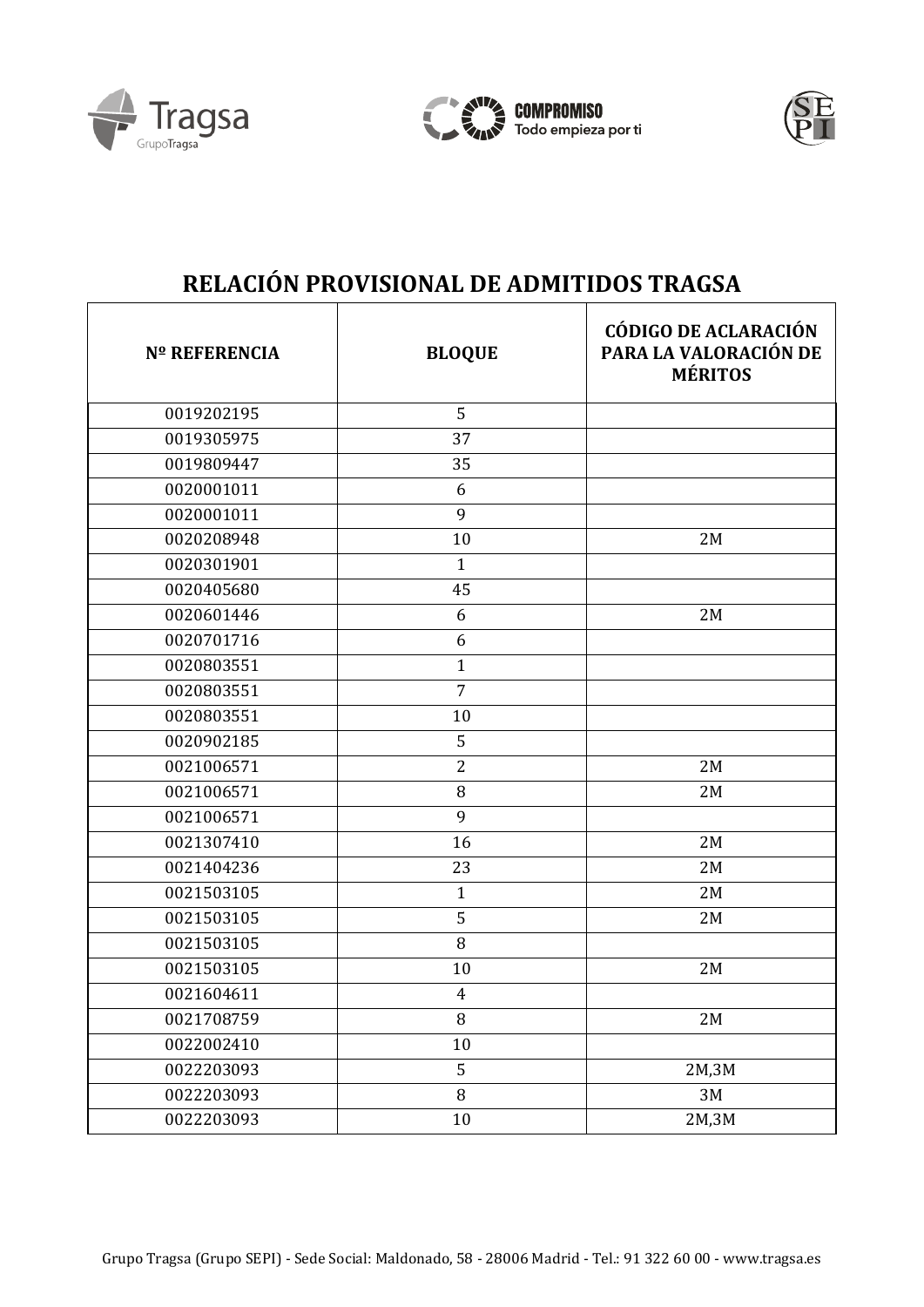





| <b>Nº REFERENCIA</b> | <b>BLOQUE</b>  | <b>CÓDIGO DE ACLARACIÓN</b><br>PARA LA VALORACIÓN DE<br><b>MÉRITOS</b> |
|----------------------|----------------|------------------------------------------------------------------------|
| 0022304481           | $\overline{7}$ |                                                                        |
| 0022402886           | 19             |                                                                        |
| 0022402886           | 17             | 2M                                                                     |
| 0022402886           | 22             |                                                                        |
| 0022601525           | 10             | 2M                                                                     |
| 0022701523           | $\mathbf{1}$   | 2M                                                                     |
| 0022701523           | 6              | 2M                                                                     |
| 0022701523           | 8              | 2M                                                                     |
| 0023008693           | 31             |                                                                        |
| 0023100911           | $\overline{2}$ | 2M,3M                                                                  |
| 0023100911           | 3              | 2M,3M                                                                  |
| 0023100911           | 6              | 2M,3M                                                                  |
| 0023100911           | 8              | 2M,3M                                                                  |
| 0023100911           | 9              | 2M,3M                                                                  |
| 0023309395           | 35             |                                                                        |
| 0023504386           | $\mathbf{1}$   |                                                                        |
| 0023703027           | 10             | 2M                                                                     |
| 0023801274           | 8              |                                                                        |
| 0023901444           | 10             | 2M                                                                     |
| 0024001988           | $\overline{4}$ | 2M                                                                     |
| 0024001988           | 14             | 2M                                                                     |
| 0024001988           | 17             | 2M                                                                     |
| 0024201783           | 3              | 2M                                                                     |
| 0024201783           | 9              | 2M                                                                     |
| 0024400937           | $\overline{2}$ | 2M                                                                     |
| 0024400937           | 9              | 2M                                                                     |
| 0024504211           | 28             |                                                                        |
| 0024604890           | 10             |                                                                        |
| 0024705551           | 38             |                                                                        |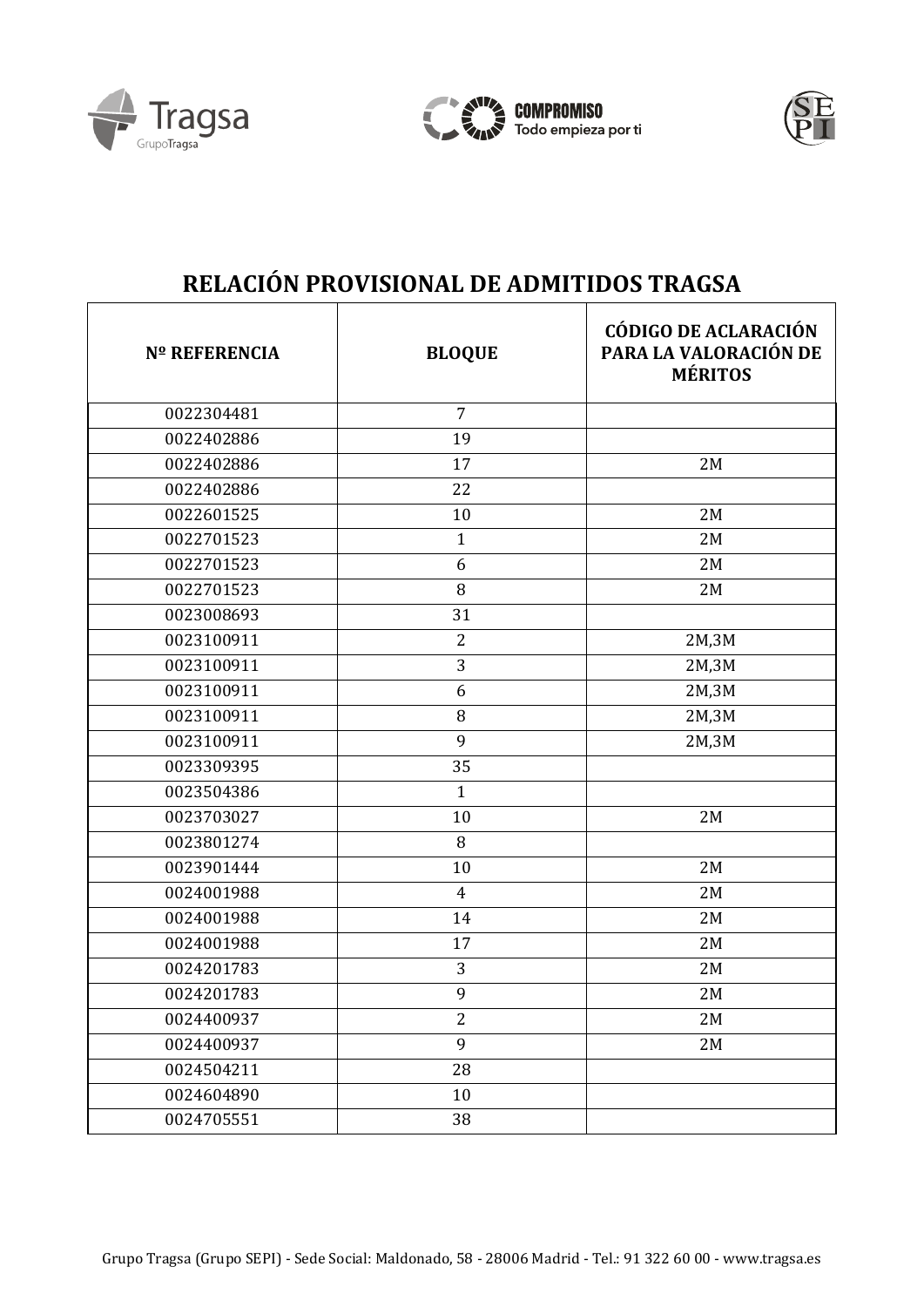





| <b>Nº REFERENCIA</b> | <b>BLOQUE</b>  | <b>CÓDIGO DE ACLARACIÓN</b><br>PARA LA VALORACIÓN DE<br><b>MÉRITOS</b> |
|----------------------|----------------|------------------------------------------------------------------------|
| 0024802913           | 38             |                                                                        |
| 0024901677           | $\mathbf{1}$   |                                                                        |
| 0025001093           | $\mathbf{1}$   | 2M                                                                     |
| 0025001093           | $\overline{2}$ |                                                                        |
| 0025001093           | 3              |                                                                        |
| 0025001093           | $\overline{4}$ |                                                                        |
| 0025001093           | 5              |                                                                        |
| 0025001093           | 6              |                                                                        |
| 0025001093           | 7              |                                                                        |
| 0025001093           | 8              |                                                                        |
| 0025001093           | 9              |                                                                        |
| 0025001093           | 10             |                                                                        |
| 0025001093           | 11             |                                                                        |
| 0025001093           | 12             |                                                                        |
| 0025001093           | 13             |                                                                        |
| 0025001093           | 14             | 2M                                                                     |
| 0025001093           | 15             |                                                                        |
| 0025001093           | 16             |                                                                        |
| 0025001093           | 17             |                                                                        |
| 0025001093           | 18             |                                                                        |
| 0025101521           | 6              | 2M                                                                     |
| 0025305695           | 44             |                                                                        |
| 0025401555           | 22             | 2M                                                                     |
| 0025401555           | 24             | 2M                                                                     |
| 0025501893           | $\mathbf{1}$   | 2M                                                                     |
| 0025702249           | 9              |                                                                        |
| 0025808453           | 10             |                                                                        |
| 0025906622           | 10             |                                                                        |
| 0026000823           | 9              | 2M                                                                     |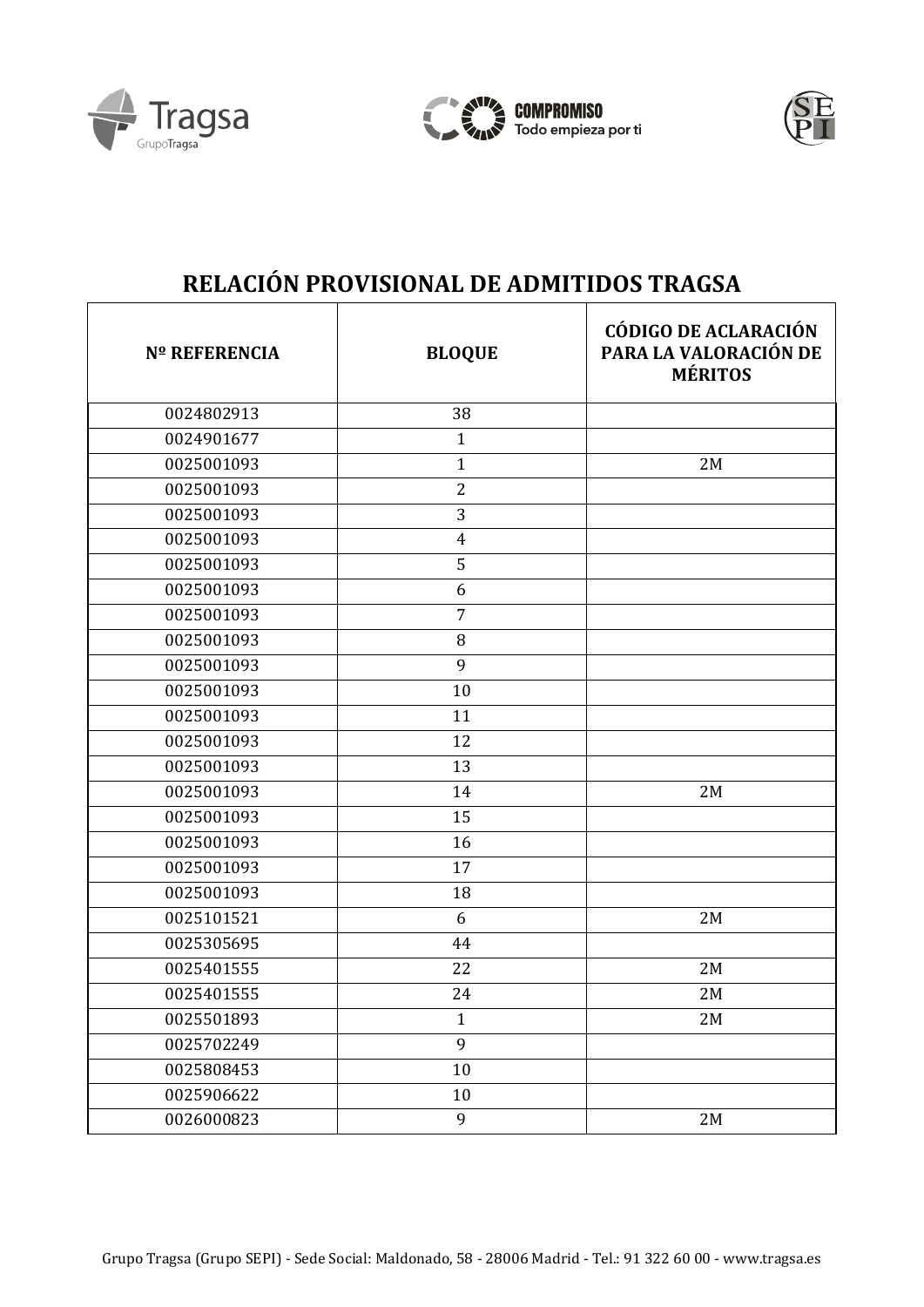





| <b>Nº REFERENCIA</b> | <b>BLOQUE</b>  | <b>CÓDIGO DE ACLARACIÓN</b><br>PARA LA VALORACIÓN DE<br><b>MÉRITOS</b> |
|----------------------|----------------|------------------------------------------------------------------------|
| 0026200592           | 45             |                                                                        |
| 0026303875           | 3              | 1M,3M                                                                  |
| 0026303875           | 8              | 1M,3M                                                                  |
| 0026303875           | 10             | 1M,3M                                                                  |
| 0026405700           | 44             |                                                                        |
| 0026508688           | 52             | 2M,3M,6M                                                               |
| 0026606574           | $\overline{7}$ |                                                                        |
| 0026709442           | $\mathbf{1}$   | 2M                                                                     |
| 0026803130           | 40             |                                                                        |
| 0027407452           | 10             |                                                                        |
| 0027501697           | 20             |                                                                        |
| 0027701460           | 6              | 2M                                                                     |
| 0027802232           | 5              | 2M                                                                     |
| 0027802232           | 10             | 2M                                                                     |
| 0027901698           | 34             | 3M                                                                     |
| 0028007451           | 13             | 2M                                                                     |
| 0028100189           | 36             |                                                                        |
| 0028206586           | $\overline{2}$ | 2M                                                                     |
| 0028308970           | $\overline{2}$ |                                                                        |
| 0028503862           | 27             |                                                                        |
| 0028603826           | 31             |                                                                        |
| 0028700806           | $\overline{2}$ | 2M                                                                     |
| 0028700806           | 12             | 2M                                                                     |
| 0028903815           | 31             |                                                                        |
| 0029006952           | 26             |                                                                        |
| 0029006952           | 35             |                                                                        |
| 0029109150           | $\mathbf{9}$   |                                                                        |
| 0029204007           | 5              | 2M,3M                                                                  |
| 0029204007           | $\, 8$         | 2M,3M                                                                  |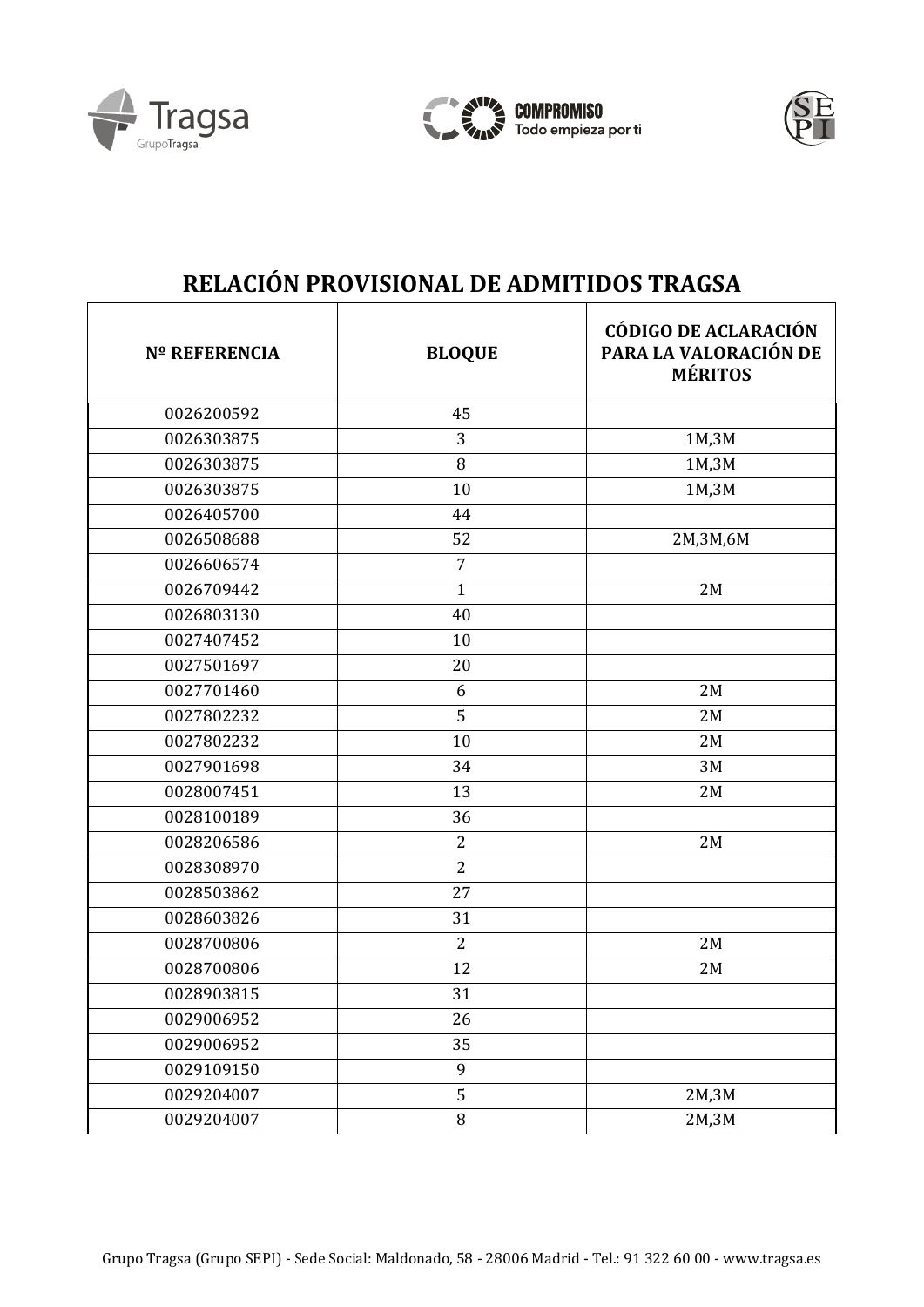





| <b>Nº REFERENCIA</b> | <b>BLOQUE</b>  | <b>CÓDIGO DE ACLARACIÓN</b><br>PARA LA VALORACIÓN DE<br><b>MÉRITOS</b> |
|----------------------|----------------|------------------------------------------------------------------------|
| 0029204007           | 9              | 2M,3M                                                                  |
| 0029204007           | 10             | 2M,3M                                                                  |
| 0029300826           | 9              | 2M                                                                     |
| 0029705439           | 10             | 2M                                                                     |
| 0029805952           | 26             | 3M                                                                     |
| 0029901558           | 6              | 2M                                                                     |
| 0030001703           | 8              |                                                                        |
| 0030001703           | 44             |                                                                        |
| 0030105143           | 29             |                                                                        |
| 0030105143           | 31             | 2M                                                                     |
| 0030203170           | 8              | 2M                                                                     |
| 0030304632           | 6              |                                                                        |
| 0030304632           | 9              |                                                                        |
| 0030401211           | 5              |                                                                        |
| 0030504853           | $\overline{2}$ |                                                                        |
| 0030504853           | 8              |                                                                        |
| 0030602089           | 8              | 2M,3M                                                                  |
| 0030706025           | 3              |                                                                        |
| 0030706025           | 9              |                                                                        |
| 0030804477           | 23             | 2M                                                                     |
| 0030804477           | 24             | 2M                                                                     |
| 0030900819           | $\overline{2}$ | 2M                                                                     |
| 0030900819           | 9              | 2M                                                                     |
| 0030900819           | 12             | 2M                                                                     |
| 0030900819           | 18             | 2M                                                                     |
| 0031104225           | $\overline{2}$ |                                                                        |
| 0031200814           | 8              | 2M                                                                     |
| 0031200814           | 9              | 2M                                                                     |
| 0031402917           | 30             |                                                                        |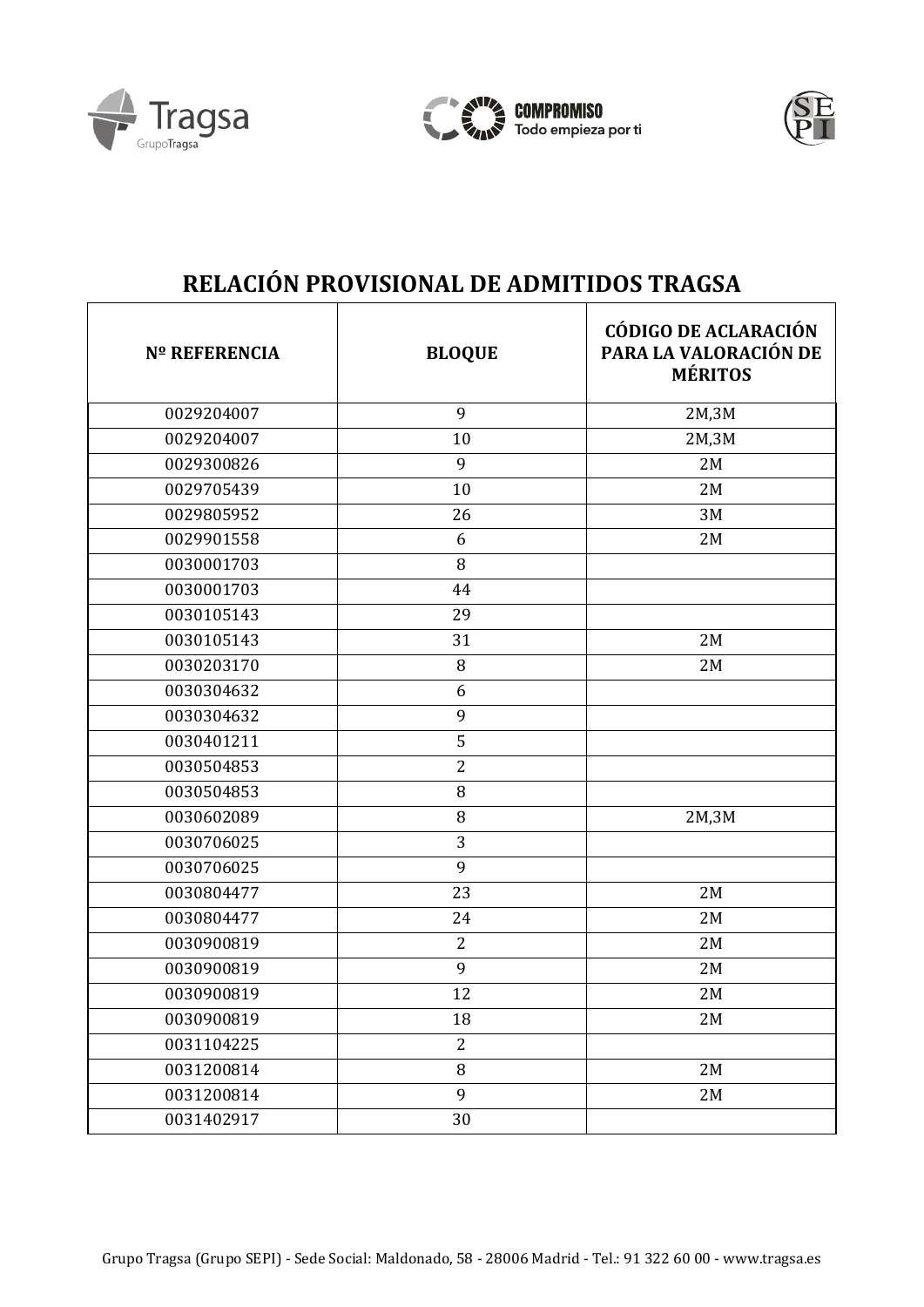





| <b>Nº REFERENCIA</b> | <b>BLOQUE</b>  | <b>CÓDIGO DE ACLARACIÓN</b><br>PARA LA VALORACIÓN DE<br><b>MÉRITOS</b> |
|----------------------|----------------|------------------------------------------------------------------------|
| 0031802534           | 26             | 2M                                                                     |
| 0032008894           | 23             | 2M                                                                     |
| 0032008894           | 24             | 2M                                                                     |
| 0032100937           | 23             | 2M                                                                     |
| 0032100937           | 24             | 2M                                                                     |
| 0032201700           | 26             | 2M,6M                                                                  |
| 0032300549           | 11             |                                                                        |
| 0032300549           | 15             |                                                                        |
| 0032400899           | 26             | 2M                                                                     |
| 0032701128           | 9              | 2M                                                                     |
| 0032801211           | 6              | 2M                                                                     |
| 0032801211           | $\overline{7}$ | 2M                                                                     |
| 0032801211           | 9              | 2M                                                                     |
| 0032900981           | 3              |                                                                        |
| 0033007050           | 18             |                                                                        |
| 0033103554           | $\mathbf{1}$   |                                                                        |
| 0033103554           | 8              |                                                                        |
| 0033206804           | 10             |                                                                        |
| 0033302190           | 5              |                                                                        |
| 0033701515           | 6              | 2M                                                                     |
| 0033806847           | $\, 8$         | 2M                                                                     |
| 0033806847           | 10             | 2M                                                                     |
| 0034102995           | 10             |                                                                        |
| 0034205668           | 39             | 2M                                                                     |
| 0034305658           | 33             |                                                                        |
| 0034505662           | 39             | 1M                                                                     |
| 0034600557           | 8              |                                                                        |
| 0034701300           | 8              | 2M                                                                     |
| 0034802319           | 9              | 2M                                                                     |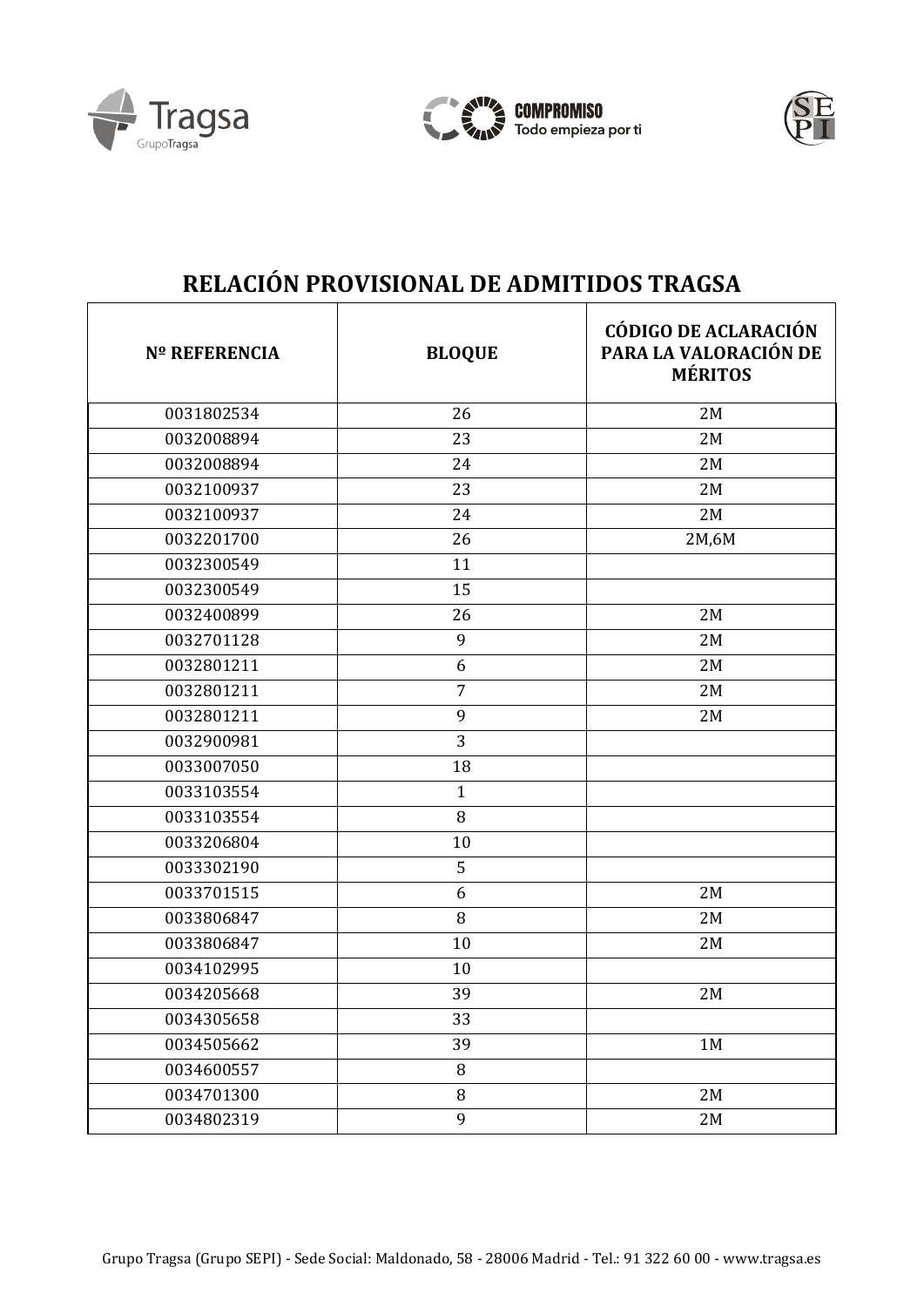





| <b>Nº REFERENCIA</b> | <b>BLOQUE</b>  | <b>CÓDIGO DE ACLARACIÓN</b><br>PARA LA VALORACIÓN DE<br><b>MÉRITOS</b> |
|----------------------|----------------|------------------------------------------------------------------------|
| 0035004406           | 3              | 2M                                                                     |
| 0035204630           | $\overline{7}$ |                                                                        |
| 0035305420           | 10             | 1M                                                                     |
| 0035403940           | 25             |                                                                        |
| 0035403940           | 26             |                                                                        |
| 0035403940           | 27             |                                                                        |
| 0035403940           | 29             |                                                                        |
| 0035403940           | 31             |                                                                        |
| 0035403940           | 32             |                                                                        |
| 0035501675           | 10             | 2M                                                                     |
| 0035600816           | 9              |                                                                        |
| 0035705705           | 44             | 1M                                                                     |
| 0036005723           | 44             |                                                                        |
| 0036100573           | 45             |                                                                        |
| 0036402026           | 35             |                                                                        |
| 0036500800           | 9              | 2M,3M                                                                  |
| 0036601557           | 6              | 2M,3M                                                                  |
| 0036706585           | $\overline{2}$ | 1M,3M                                                                  |
| 0036706585           | 9              | 1M,3M                                                                  |
| 0036801455           | $\mathbf{1}$   | 2M                                                                     |
| 0036801455           | 6              | 2M                                                                     |
| 0036801455           | 8              | 2M                                                                     |
| 0037001558           | 11             | 2M                                                                     |
| 0037206732           | $\overline{7}$ |                                                                        |
| 0037305654           | 44             | 2M                                                                     |
| 0037404662           | 8              |                                                                        |
| 0037600811           | 12             |                                                                        |
| 0037705136           | 3              | 2M                                                                     |
| 0037705136           | 9              | 2M                                                                     |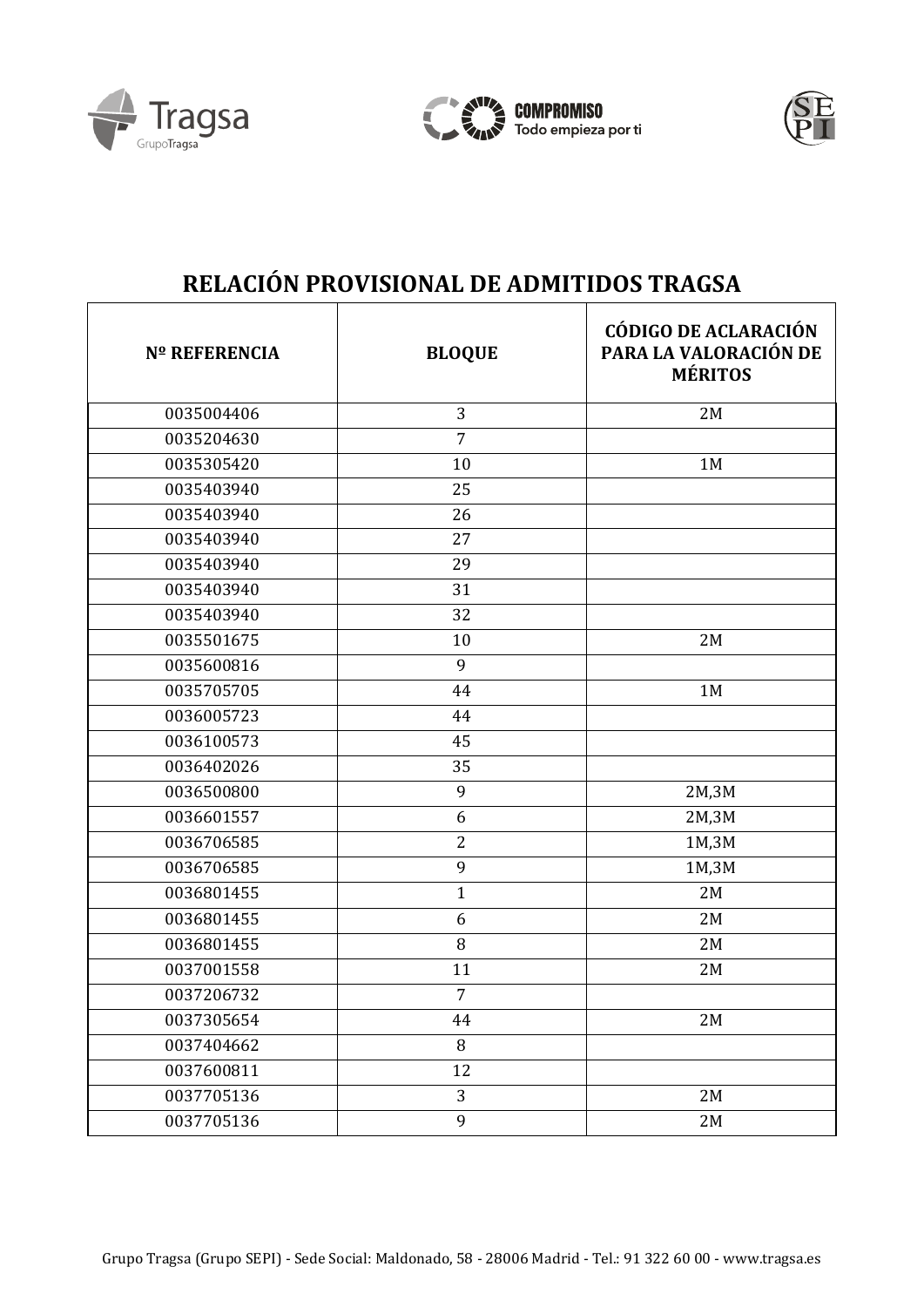





| <b>Nº REFERENCIA</b> | <b>BLOQUE</b>  | <b>CÓDIGO DE ACLARACIÓN</b><br>PARA LA VALORACIÓN DE<br><b>MÉRITOS</b> |
|----------------------|----------------|------------------------------------------------------------------------|
| 0037806582           | 11             | 2M                                                                     |
| 0037902888           | $\mathbf{1}$   | 2M                                                                     |
| 0038000205           | 6              |                                                                        |
| 0038100242           | 17             | 2M                                                                     |
| 0038201035           | 6              | 2M                                                                     |
| 0038705507           | 35             | 2M                                                                     |
| 0039005507           | 35             | 2M                                                                     |
| 0039302183           | 5              |                                                                        |
| 0039500889           | 8              | 3M                                                                     |
| 0039601560           | $\overline{7}$ |                                                                        |
| 0039800981           | $\overline{2}$ | 2M                                                                     |
| 0039800981           | 3              | 2M                                                                     |
| 0039800981           | 6              | 2M                                                                     |
| 0039800981           | 9              | 2M                                                                     |
| 0039800981           | 12             |                                                                        |
| 0039800981           | 13             |                                                                        |
| 0040100814           | $\overline{2}$ |                                                                        |
| 0040206026           | 3              |                                                                        |
| 0040301694           | 10             |                                                                        |
| 0040408972           | 3              |                                                                        |
| 0040605709           | 44             |                                                                        |
| 0040700821           | $\overline{2}$ | 3M                                                                     |
| 0040807950           | 19             | 1M                                                                     |
| 0040807950           | 25             | 1M                                                                     |
| 0040807950           | 32             | 1M                                                                     |
| 0040807950           | 35             | 1M                                                                     |
| 0040807950           | 37             | 1M                                                                     |
| 0040807950           | 44             | 1M                                                                     |
| 0040807950           | 45             | $1\mathrm{M}$                                                          |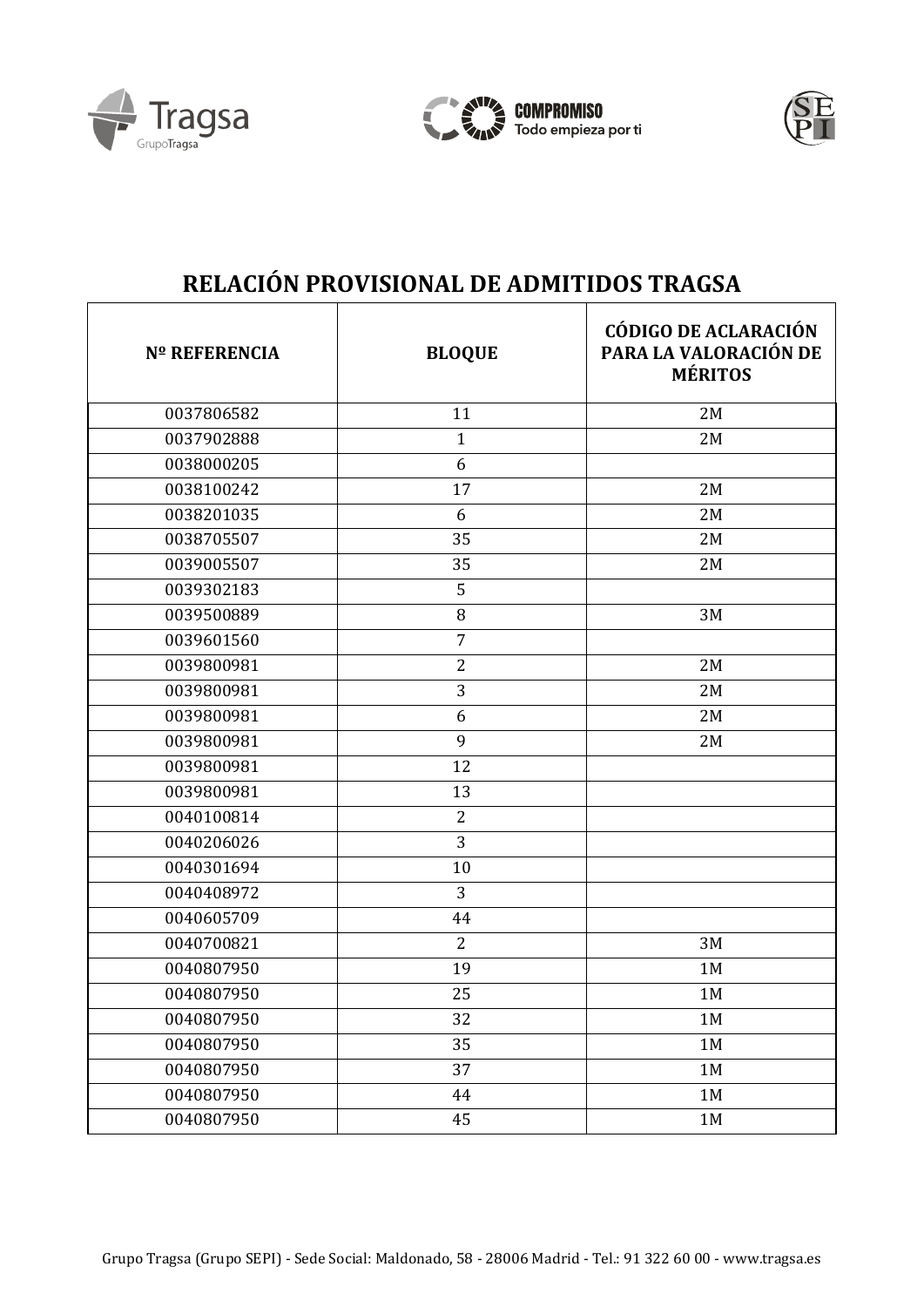





| <b>Nº REFERENCIA</b> | <b>BLOQUE</b>  | <b>CÓDIGO DE ACLARACIÓN</b><br>PARA LA VALORACIÓN DE<br><b>MÉRITOS</b> |
|----------------------|----------------|------------------------------------------------------------------------|
| 0040807950           | 46             | 1M                                                                     |
| 0040807950           | 49             | 1M                                                                     |
| 0040901591           | 29             |                                                                        |
| 0041209781           | 27             |                                                                        |
| 0041306424           | 22             | 2M                                                                     |
| 0041306424           | 23             | 2M                                                                     |
| 0041306424           | 24             | 2M                                                                     |
| 0041402997           | 9              | 2M                                                                     |
| 0041508337           | 11             | 2M                                                                     |
| 0041508337           | 13             |                                                                        |
| 0041508337           | 14             | 2M                                                                     |
| 0041700938           | 9              | 2M                                                                     |
| 0041806085           | 9              | 2M                                                                     |
| 0042007044           | 18             |                                                                        |
| 0042104220           | 23             | 2M                                                                     |
| 0042104220           | 24             | 2M                                                                     |
| 0042305925           | 46             |                                                                        |
| 0042406587           | 9              | 2M                                                                     |
| 0042503109           | 10             | 2M                                                                     |
| 0042803206           | 8              |                                                                        |
| 0043008722           | 5              |                                                                        |
| 0043400264           | $\overline{2}$ | 2M                                                                     |
| 0043905505           | 35             | 2M                                                                     |
| 0044105506           | 34             | 2M                                                                     |
| 0044209447           | 35             | 2M                                                                     |
| 0044302735           | 8              | 2M                                                                     |
| 0044408967           | 3              |                                                                        |
| 0044504411           | 13             | 2M                                                                     |
| 0044602415           | 12             |                                                                        |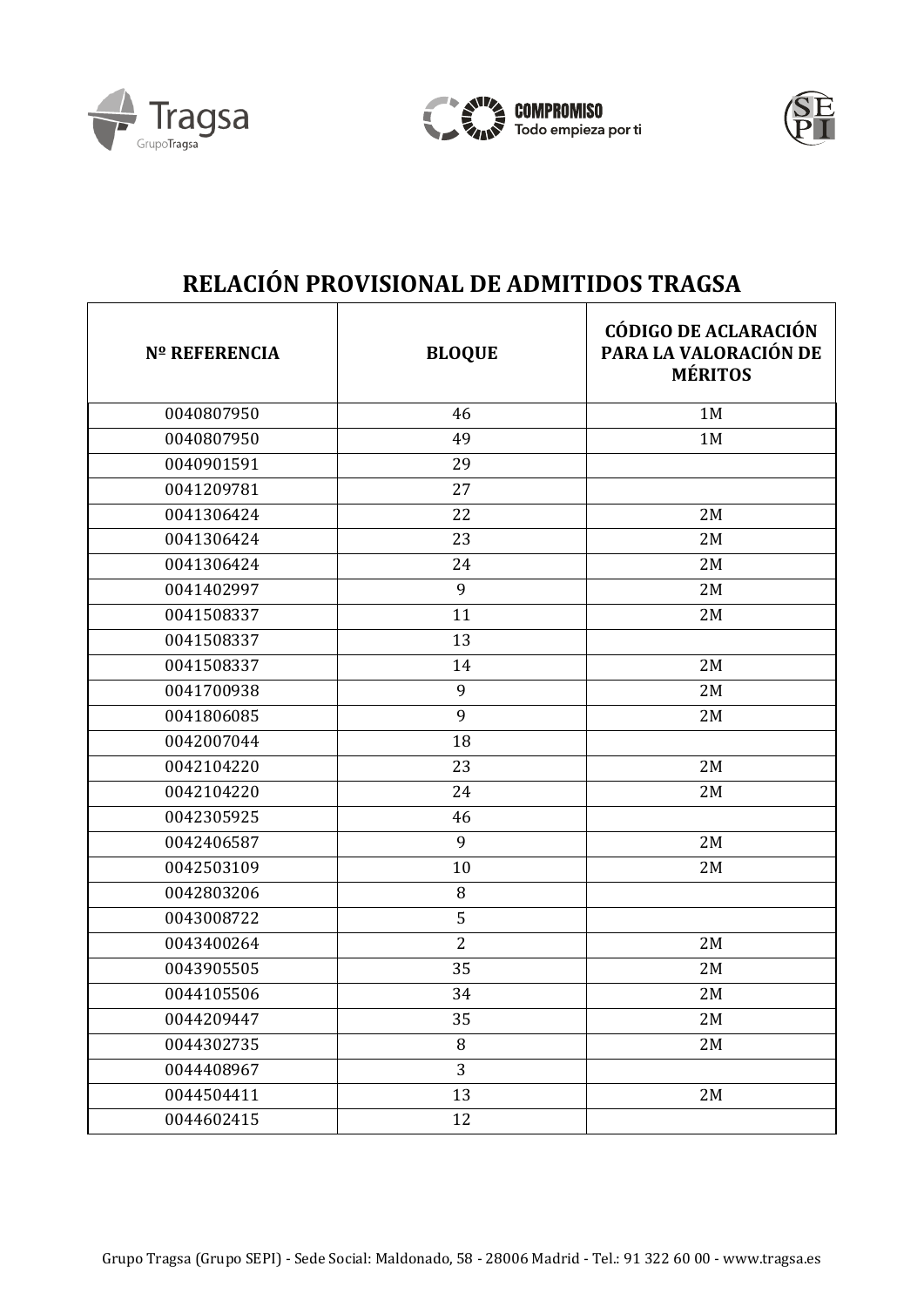





| <b>Nº REFERENCIA</b> | <b>BLOQUE</b>  | <b>CÓDIGO DE ACLARACIÓN</b><br>PARA LA VALORACIÓN DE<br><b>MÉRITOS</b> |
|----------------------|----------------|------------------------------------------------------------------------|
| 0044602415           | 18             |                                                                        |
| 0044703543           | 26             |                                                                        |
| 0044905672           | 44             |                                                                        |
| 0045106721           | $\overline{7}$ |                                                                        |
| 0045201941           | $\mathbf{1}$   | 2M                                                                     |
| 0045201941           | 6              | 2M                                                                     |
| 0045201941           | 8              |                                                                        |
| 0045201941           | 9              | 2M                                                                     |
| 0045201941           | 10             | 2M                                                                     |
| 0045305699           | 44             |                                                                        |
| 0045401080           | 34             | 1M, 3M, 4M, 5M                                                         |
| 0045503898           | 49             |                                                                        |
| 0045601478           | 8              | 2M                                                                     |
| 0045601478           | 9              | 2M                                                                     |
| 0045705506           | 35             |                                                                        |
| 0046007061           | 22             | 2M                                                                     |
| 0046403358           | 50             |                                                                        |
| 0046504225           | $\overline{2}$ | 2M                                                                     |
| 0046605655           | 46             | 6M                                                                     |
| 0046708407           | 42             |                                                                        |
| 0046809444           | 35             |                                                                        |
| 0046903361           | 48             |                                                                        |
| 0047008605           | 48             |                                                                        |
| 0047104234           | 46             | 2M                                                                     |
| 0047206731           | $\overline{7}$ | 2M                                                                     |
| 0047406973           | $\overline{4}$ | $2\,\mathrm{M}$                                                        |
| 0047506253           | 37             |                                                                        |
| 0047600574           | 44             |                                                                        |
| 0047904632           | $\overline{4}$ | 2M, 3M                                                                 |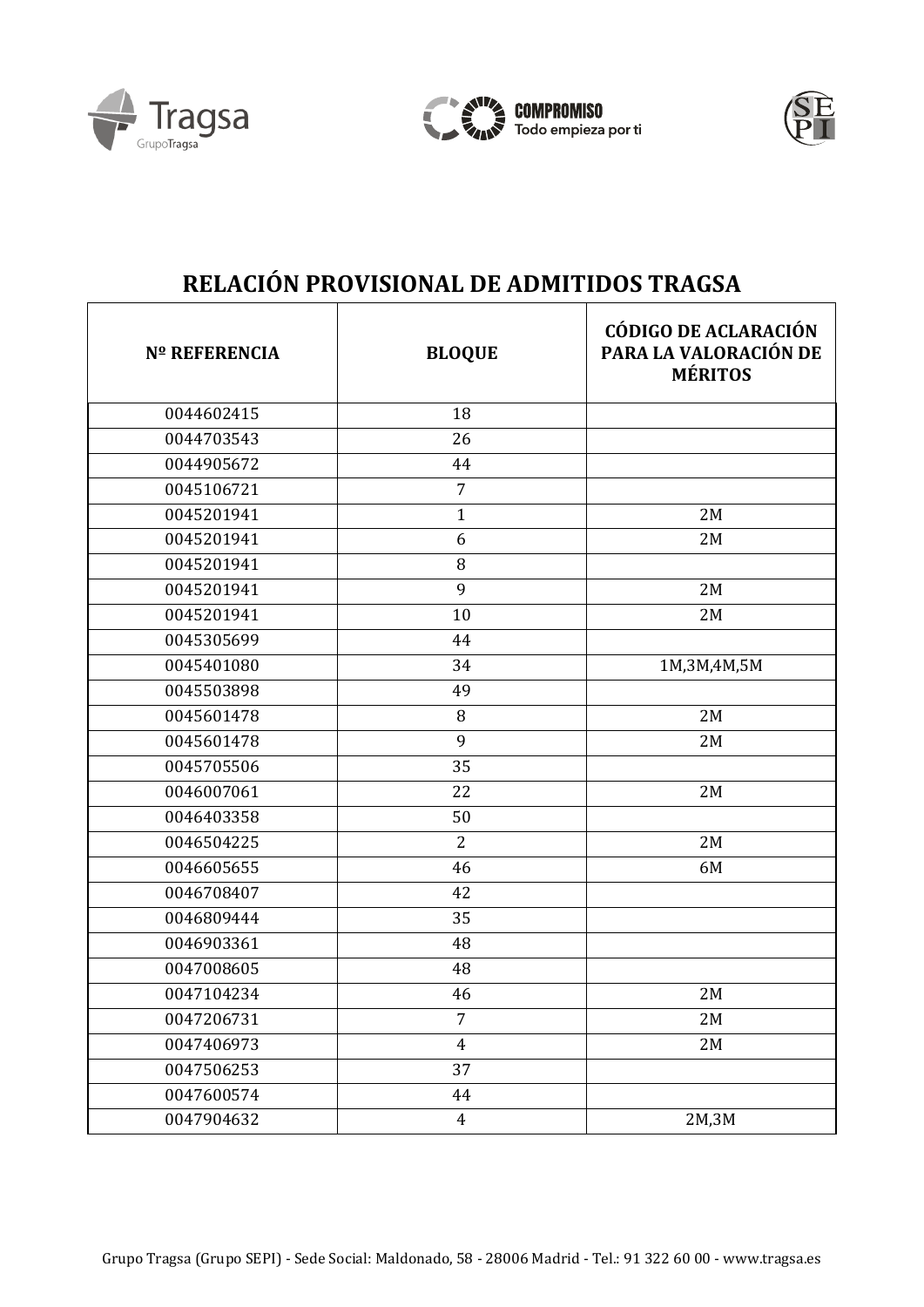





| <b>Nº REFERENCIA</b> | <b>BLOQUE</b>   | <b>CÓDIGO DE ACLARACIÓN</b><br>PARA LA VALORACIÓN DE<br><b>MÉRITOS</b> |
|----------------------|-----------------|------------------------------------------------------------------------|
| 0048105505           | 35              |                                                                        |
| 0048503001           | 10              | 2M                                                                     |
| 0048702190           | 48              |                                                                        |
| 0048702190           | 50              |                                                                        |
| 0048805718           | 44              |                                                                        |
| 0049108854           | 10              | 1M                                                                     |
| 0049108854           | 44              | 1M,3M                                                                  |
| 0049900825           | 18              | 1M,3M                                                                  |
| 0050205506           | 35              |                                                                        |
| 0050505638           | 44              | 2M                                                                     |
| 0050803104           | 10              |                                                                        |
| 0051204619           | $\overline{4}$  | 2M,3M                                                                  |
| 0051303143           | $\, 8$          | 2M                                                                     |
| 0051504630           | 12              |                                                                        |
| 0051702895           | 8               |                                                                        |
| 0052302883           | 19              | 1M,3M                                                                  |
| 0052404405           | 3               | 2M                                                                     |
| 0052902888           | 19              |                                                                        |
| 0053101008           | 37              | 3M                                                                     |
| 0053101008           | 39              | 2M,3M                                                                  |
| 0053101008           | 49              | 3M                                                                     |
| 0053201710           | 25              | 2M                                                                     |
| 0053201710           | 26              | 2M                                                                     |
| 0053302255           | 5               |                                                                        |
| 0053400817           | $\overline{2}$  |                                                                        |
| 0053603110           | $\overline{23}$ | 2M                                                                     |
| 0053603110           | 24              | 2M                                                                     |
| 0054000574           | 39              |                                                                        |
| 0054000574           | 44              |                                                                        |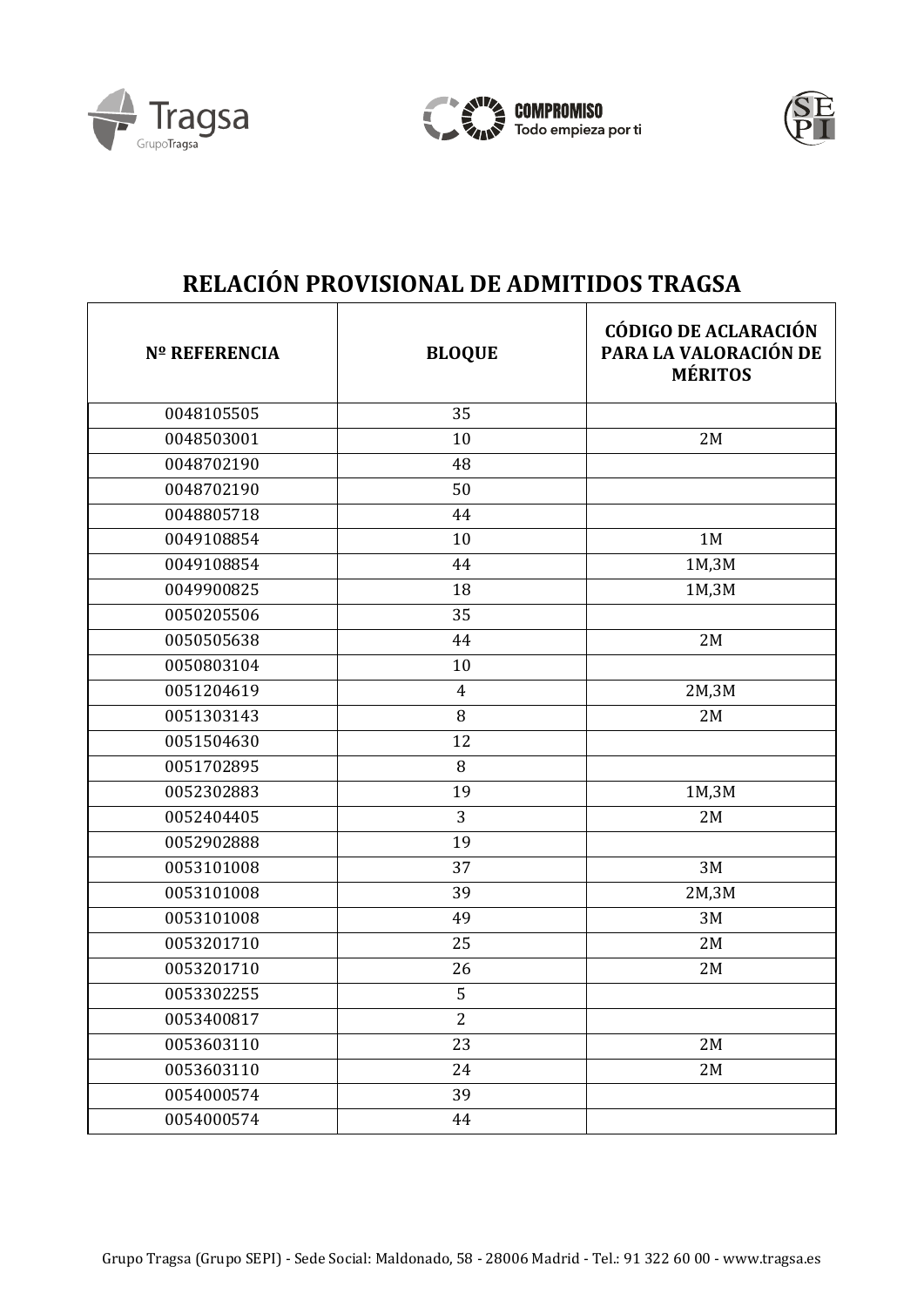





| <b>Nº REFERENCIA</b> | <b>BLOQUE</b>  | <b>CÓDIGO DE ACLARACIÓN</b><br>PARA LA VALORACIÓN DE<br><b>MÉRITOS</b> |
|----------------------|----------------|------------------------------------------------------------------------|
| 0054000574           | 45             |                                                                        |
| 0054000574           | 49             |                                                                        |
| 0054400979           | 3              |                                                                        |
| 0054700890           | 10             | 3M                                                                     |
| 0054804217           | 18             | 2M,3M                                                                  |
| 0055004856           | 9              | 1M                                                                     |
| 0055104619           | $\overline{4}$ | 3M                                                                     |
| 0055608771           | 34             |                                                                        |
| 0055608771           | 35             |                                                                        |
| 0055800819           | 25             | 2M                                                                     |
| 0055800819           | 35             | 2M                                                                     |
| 0055800819           | 36             |                                                                        |
| 0056201291           | 17             | 2M                                                                     |
| 0056303472           | 10             | 2M                                                                     |
| 0056505711           | 44             | 2M                                                                     |
| 0056601890           | $\mathbf{1}$   | 1M                                                                     |
| 0056708548           | 30             |                                                                        |
| 0057103791           | 48             |                                                                        |
| 0057103791           | 50             |                                                                        |
| 0057400824           | 8              | 2M,3M                                                                  |
| 0057505723           | 8              | 2M                                                                     |
| 0057805496           | $\overline{7}$ | 2M                                                                     |
| 0057902892           | 8              |                                                                        |
| 0058004623           | $\overline{4}$ | 3M                                                                     |
| 0058303109           | 22             | 2M                                                                     |
| 0058303109           | 23             | 2M                                                                     |
| 0058303109           | 24             | 2M                                                                     |
| 0058404853           | 9              |                                                                        |
| 0058705665           | 46             |                                                                        |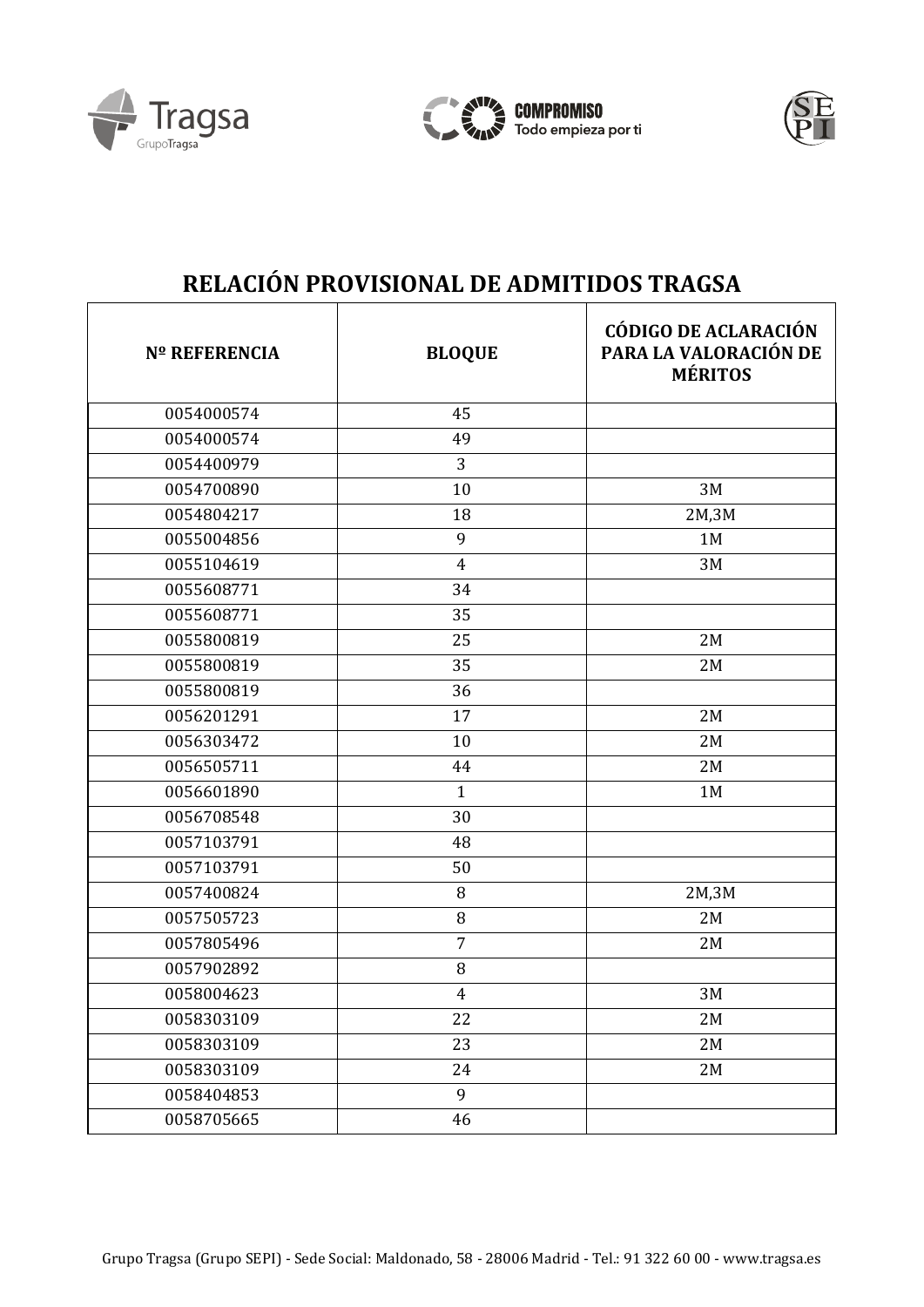





| <b>Nº REFERENCIA</b> | <b>BLOQUE</b>  | <b>CÓDIGO DE ACLARACIÓN</b><br>PARA LA VALORACIÓN DE<br><b>MÉRITOS</b> |
|----------------------|----------------|------------------------------------------------------------------------|
| 0059202339           | 5              | 2M                                                                     |
| 0059202339           | 8              | 2M                                                                     |
| 0059202339           | 10             | 2M                                                                     |
| 0059304495           | 8              |                                                                        |
| 0059406758           | $\overline{4}$ | 2M                                                                     |
| 0059803877           | 49             | 2M                                                                     |
| 0060002085           | 36             |                                                                        |
| 0060200983           | 27             |                                                                        |
| 0060908605           | 42             | 1M,3M                                                                  |
| 0061005632           | 39             |                                                                        |
| 0061302416           | $\mathbf{1}$   | 2M                                                                     |
| 0061302416           | $\overline{7}$ | 2M                                                                     |
| 0061302416           | 9              | 2M                                                                     |
| 0061302416           | 10             | 2M                                                                     |
| 0061503384           | 10             | 2M                                                                     |
| 0061601009           | 9              | 2M                                                                     |
| 0062003833           | 41             |                                                                        |
| 0062105704           | 39             |                                                                        |
| 0062105704           | 44             |                                                                        |
| 0062105704           | 45             |                                                                        |
| 0062203507           | 26             |                                                                        |
| 0062600080           | 22             | 2M                                                                     |
| 0062700084           | 22             | 2M                                                                     |
| 0062801515           | 22             | 2M                                                                     |
| 0062801515           | 24             | 2M                                                                     |
| 0063003922           | 44             | 6M                                                                     |